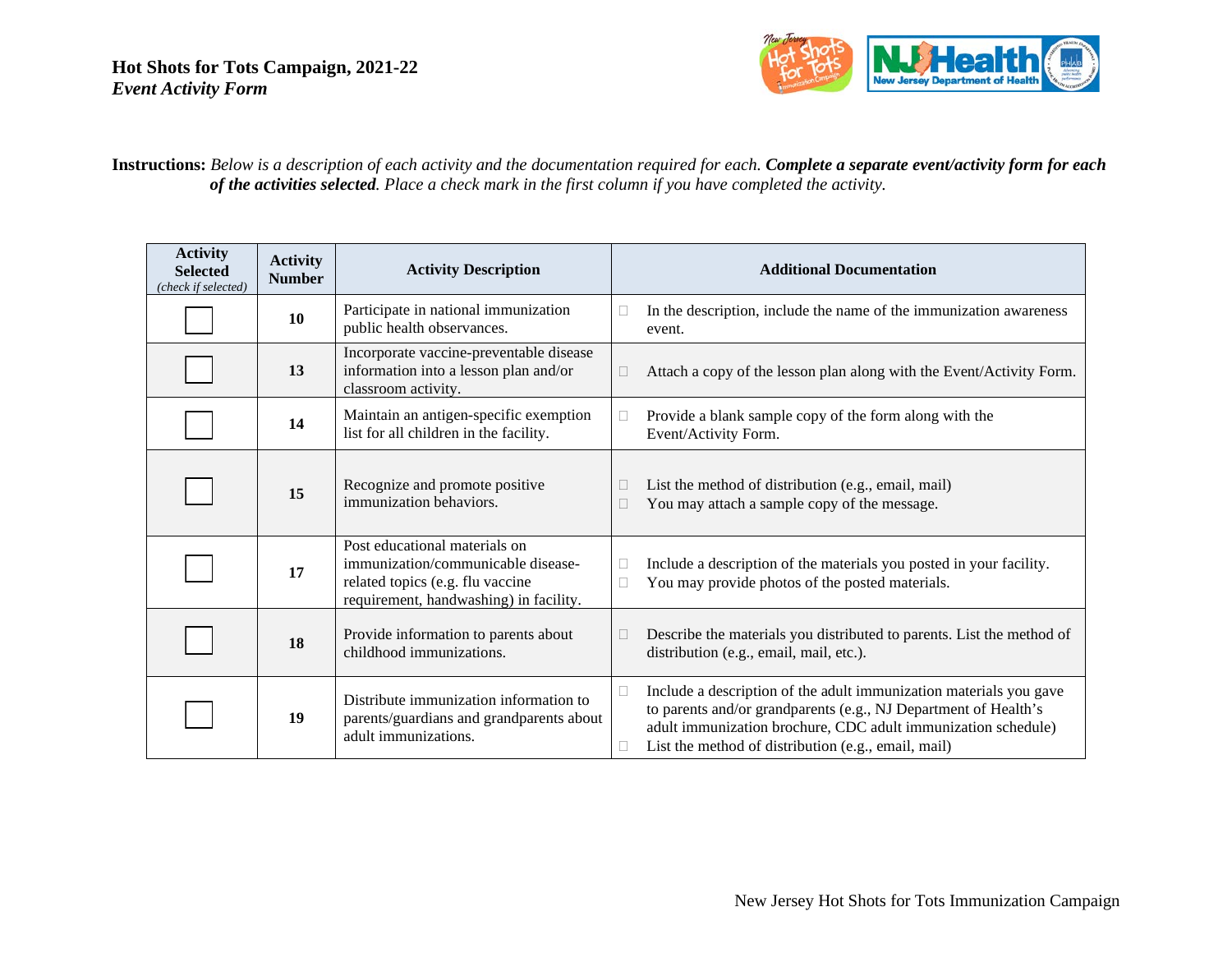

| <b>20</b> | Confirm facility has a mechanism for<br>tracking required childhood<br>immunizations for provisional students. | Describe your method used for tracking students who were<br>provisionally admitted. Indicate if you used a form to track these<br>students (e.g. NJ Department of Health's Provisional Admission<br>Student Tracking Form).<br>If you use your own form, attach a sample (blank) copy.                          |
|-----------|----------------------------------------------------------------------------------------------------------------|-----------------------------------------------------------------------------------------------------------------------------------------------------------------------------------------------------------------------------------------------------------------------------------------------------------------|
| 21        | Distribute and/or post COVID-19 vaccine<br>information for family members                                      | Facilities should provide information about the importance of COVID-19<br>immunizations. Refer to the COVID-19 resources section of the welcome packet<br>for sample materials.                                                                                                                                 |
| 22        | Incorporate COVID-19 disease prevention<br>methods into lesson plan and/or classroom<br>activity.              | Lesson plan may include:<br>Activity or discussion on the basic facts about the virus<br>How to reduce infection through handwashing, wearing masks,<br>practice social distancing, etc.<br>Refer to the classroom activities resources section of the welcome packet for<br>sample lesson plan and activities. |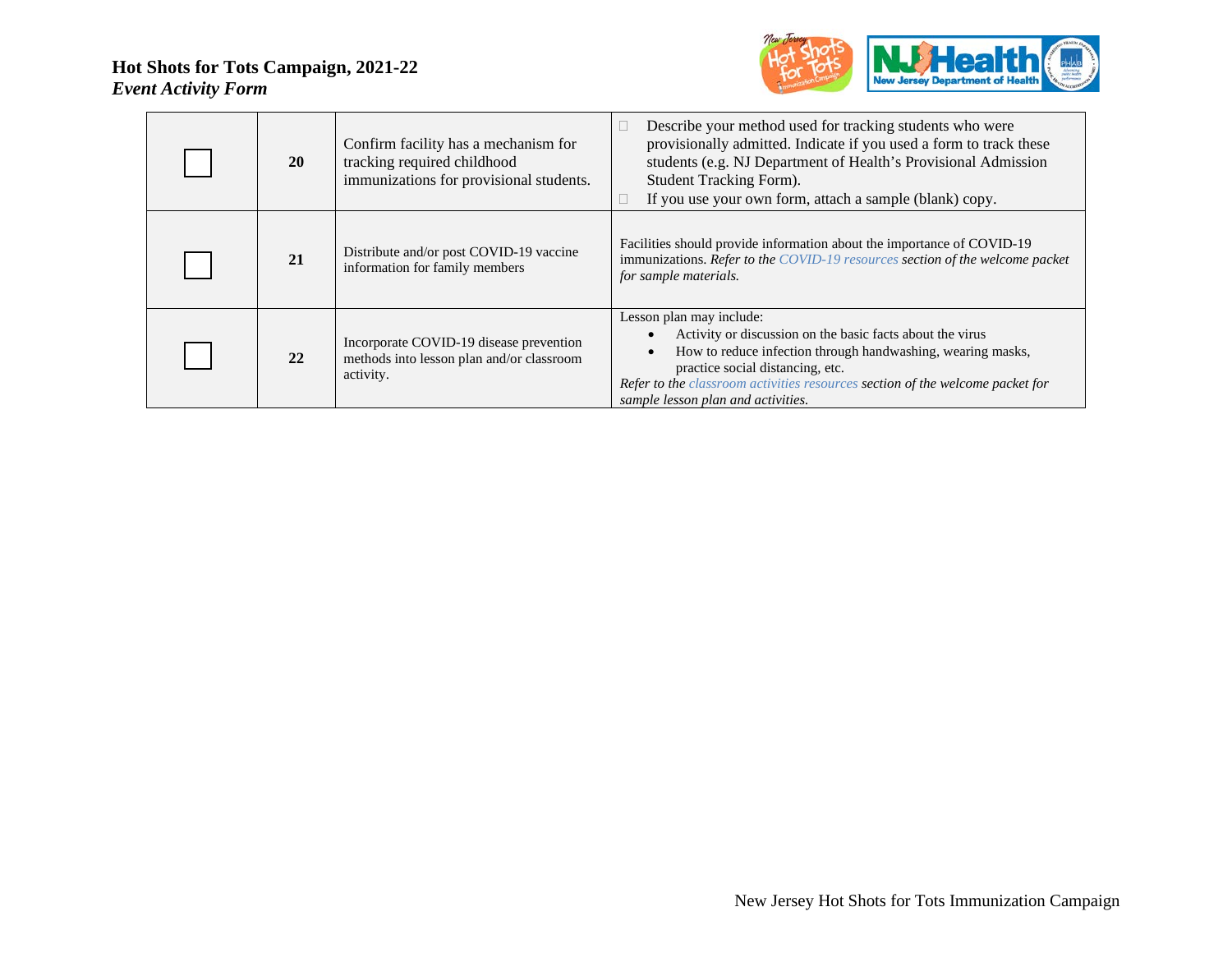

# **Example Activity**

| <b>Organization name</b>                                   |                                      | <b>ABC</b> Preschool                                                                                                                                                                                                                      |           |                                                            |              |           |           |              |              |              |  |  |
|------------------------------------------------------------|--------------------------------------|-------------------------------------------------------------------------------------------------------------------------------------------------------------------------------------------------------------------------------------------|-----------|------------------------------------------------------------|--------------|-----------|-----------|--------------|--------------|--------------|--|--|
| <b>Activity number</b>                                     | $\boxtimes$ 10                       | $\square$ 13                                                                                                                                                                                                                              | $\Box$ 14 | $\square$ 15                                               | $\square$ 17 | $\Box$ 18 | $\Box$ 19 | $\square$ 20 | $\square$ 21 | $\square$ 22 |  |  |
| <b>Description of event/activity</b>                       | board.*                              | For National Infant Immunization Week (NIIW), ABC Preschool had a poster contest. Each student drew a picture<br>explaining why vaccines are important. Class members voted for the best poster to be displayed on the classroom bulletin |           |                                                            |              |           |           |              |              |              |  |  |
| <b>Date</b>                                                | April 21-28, 2019                    |                                                                                                                                                                                                                                           |           |                                                            |              |           |           |              |              |              |  |  |
| <b>Time</b>                                                | Every day of the week                |                                                                                                                                                                                                                                           |           |                                                            |              |           |           |              |              |              |  |  |
| List of materials distributed<br>(if applicable)           | Provided immunization coloring books |                                                                                                                                                                                                                                           |           | Shared the NJ Immunization requirements chart with parents |              |           |           |              |              |              |  |  |
| List of number of materials<br>distributed (if applicable) |                                      | 50 materials distributed                                                                                                                                                                                                                  |           |                                                            |              |           |           |              |              |              |  |  |
| List of method of<br>distribution<br>(if applicable)       | Handouts                             |                                                                                                                                                                                                                                           |           |                                                            |              |           |           |              |              |              |  |  |

*Submit additional documentation if necessary.*

**\*For your submission, you can attach a picture of the bulletin with the winning poster and samples of materials sent home.**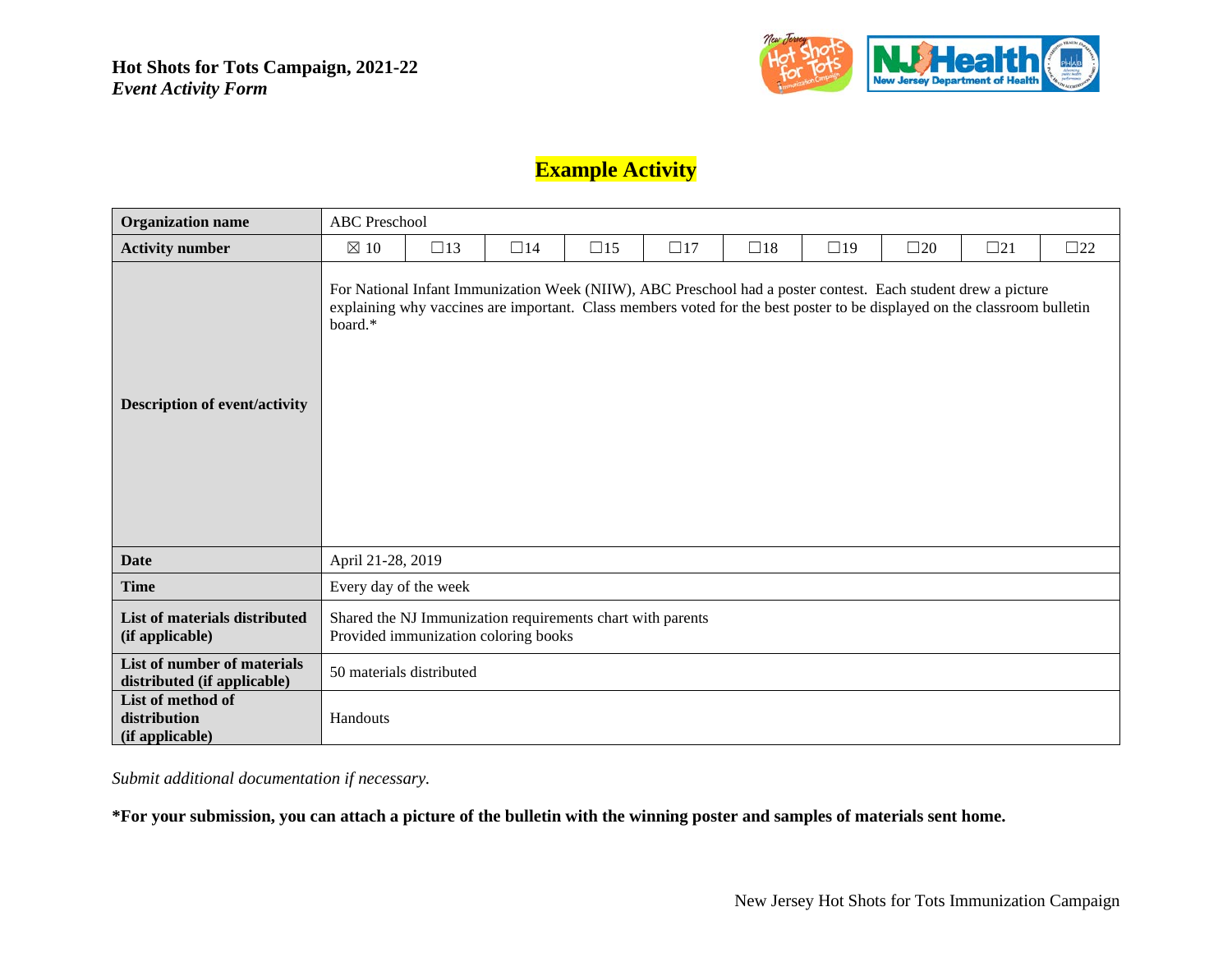

# **Activity #1**

| <b>Organization name</b>                                   |           |           |              |              |              |           |           |              |           |           |
|------------------------------------------------------------|-----------|-----------|--------------|--------------|--------------|-----------|-----------|--------------|-----------|-----------|
| <b>Activity number</b>                                     | $\Box$ 10 | $\Box$ 13 | $\square$ 14 | $\square$ 15 | $\square$ 17 | $\Box$ 18 | $\Box$ 19 | $\square$ 20 | $\Box 21$ | $\Box 22$ |
| <b>Description of event/activity</b>                       |           |           |              |              |              |           |           |              |           |           |
| <b>Date</b>                                                |           |           |              |              |              |           |           |              |           |           |
| <b>Time</b>                                                |           |           |              |              |              |           |           |              |           |           |
| List of materials distributed<br>(if applicable)           |           |           |              |              |              |           |           |              |           |           |
| List of number of materials<br>distributed (if applicable) |           |           |              |              |              |           |           |              |           |           |
| List of method of distribution<br>(if applicable)          |           |           |              |              |              |           |           |              |           |           |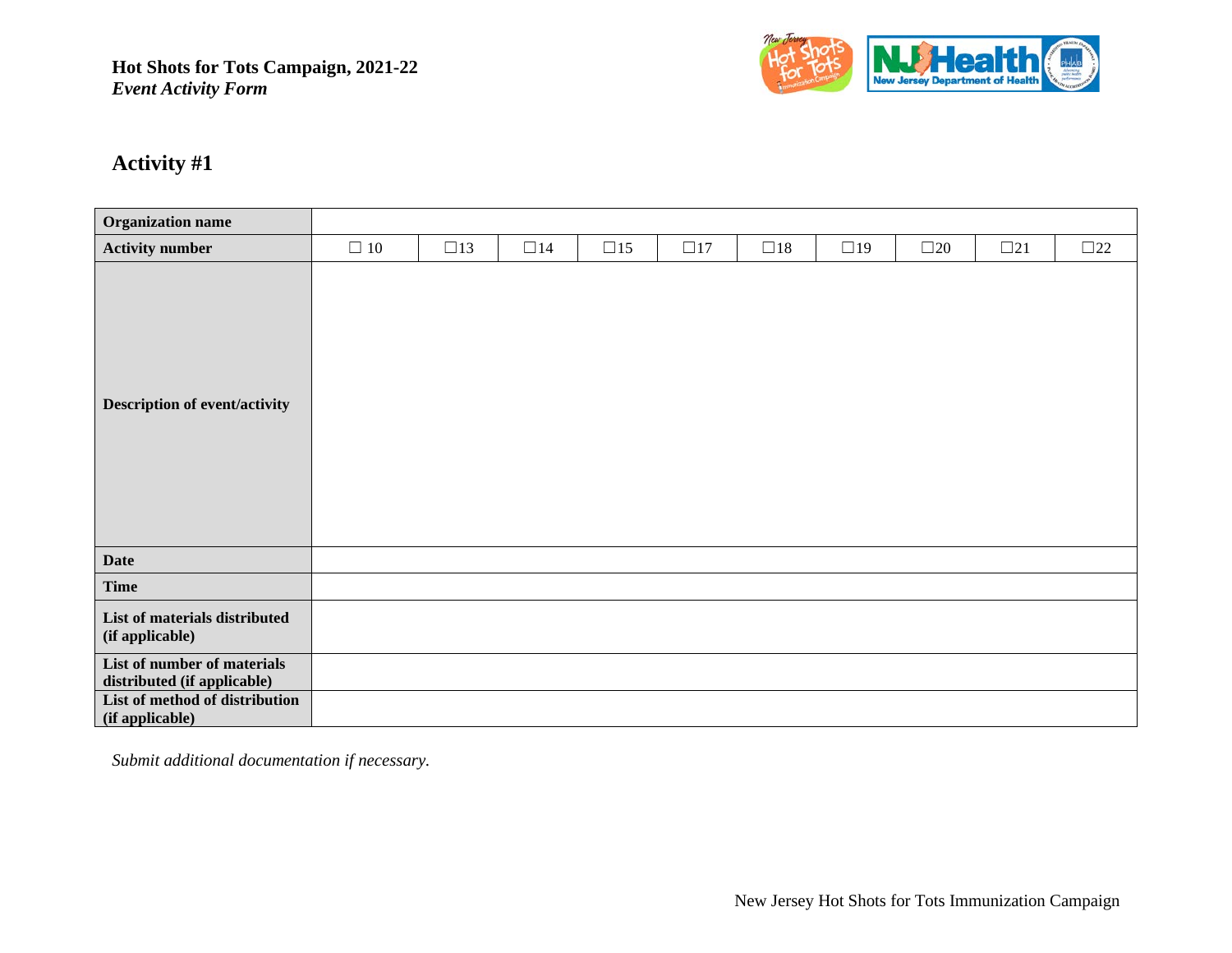

# **Activity #2**

| <b>Organization name</b>                                   |           |              |           |              |          |          |           |              |              |              |
|------------------------------------------------------------|-----------|--------------|-----------|--------------|----------|----------|-----------|--------------|--------------|--------------|
| <b>Activity number</b>                                     | $\Box$ 10 | $\square$ 13 | $\Box$ 14 | $\square$ 15 | $\Box17$ | $\Box18$ | $\Box$ 19 | $\square$ 20 | $\square$ 21 | $\square$ 22 |
| <b>Description of event/activity</b>                       |           |              |           |              |          |          |           |              |              |              |
| <b>Date</b>                                                |           |              |           |              |          |          |           |              |              |              |
| <b>Time</b>                                                |           |              |           |              |          |          |           |              |              |              |
| List of materials distributed<br>(if applicable)           |           |              |           |              |          |          |           |              |              |              |
| List of number of materials<br>distributed (if applicable) |           |              |           |              |          |          |           |              |              |              |
| List of method of distribution<br>(if applicable)          |           |              |           |              |          |          |           |              |              |              |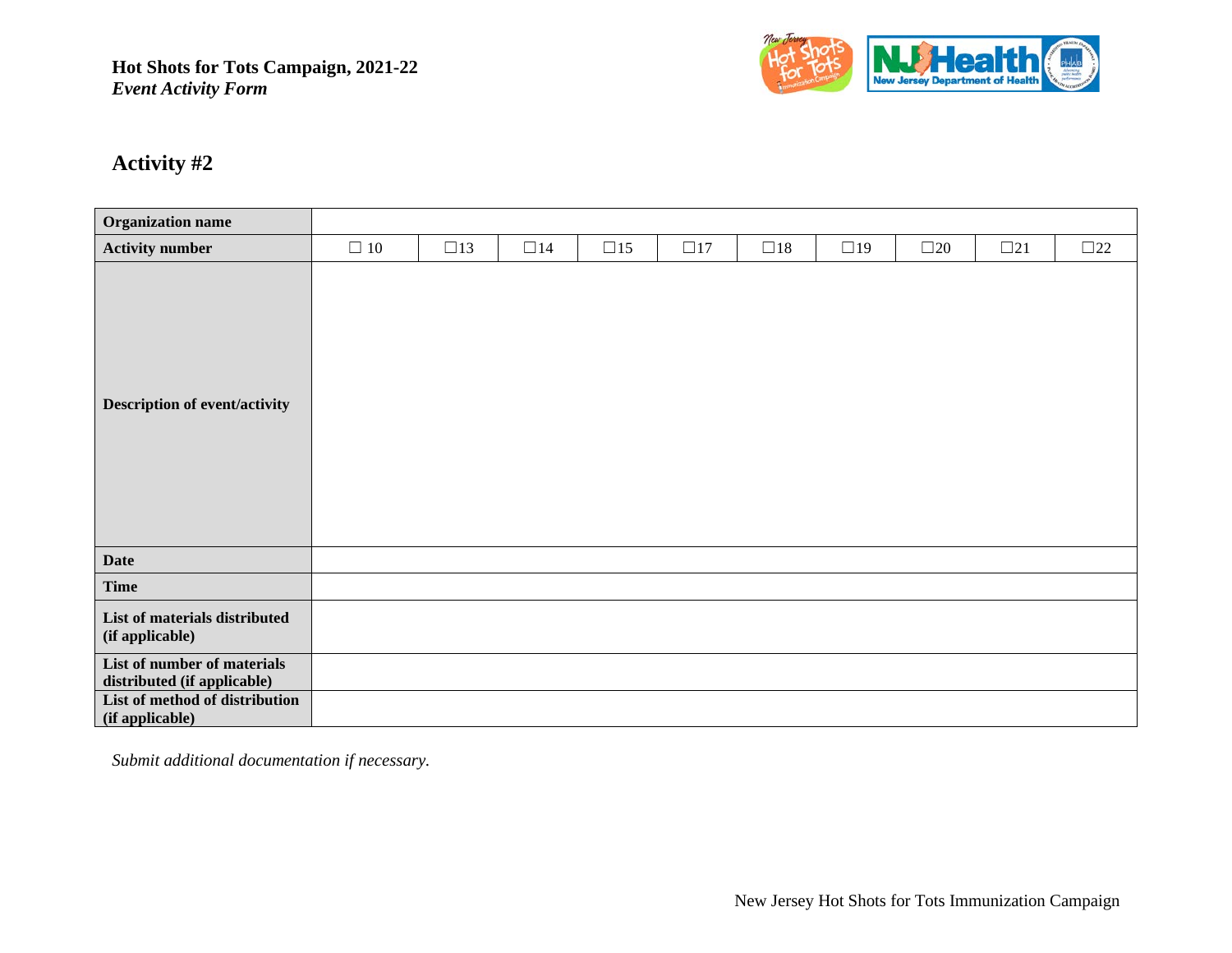

# **Activity #3**

| <b>Organization name</b>                                   |           |              |           |              |          |          |           |              |           |           |
|------------------------------------------------------------|-----------|--------------|-----------|--------------|----------|----------|-----------|--------------|-----------|-----------|
| <b>Activity number</b>                                     | $\Box$ 10 | $\square$ 13 | $\Box$ 14 | $\square$ 15 | $\Box17$ | $\Box18$ | $\Box$ 19 | $\square$ 20 | $\Box 21$ | $\Box 22$ |
| <b>Description of event/activity</b>                       |           |              |           |              |          |          |           |              |           |           |
| <b>Date</b>                                                |           |              |           |              |          |          |           |              |           |           |
| <b>Time</b>                                                |           |              |           |              |          |          |           |              |           |           |
| List of materials distributed<br>(if applicable)           |           |              |           |              |          |          |           |              |           |           |
| List of number of materials<br>distributed (if applicable) |           |              |           |              |          |          |           |              |           |           |
| List of method of distribution<br>(if applicable)          |           |              |           |              |          |          |           |              |           |           |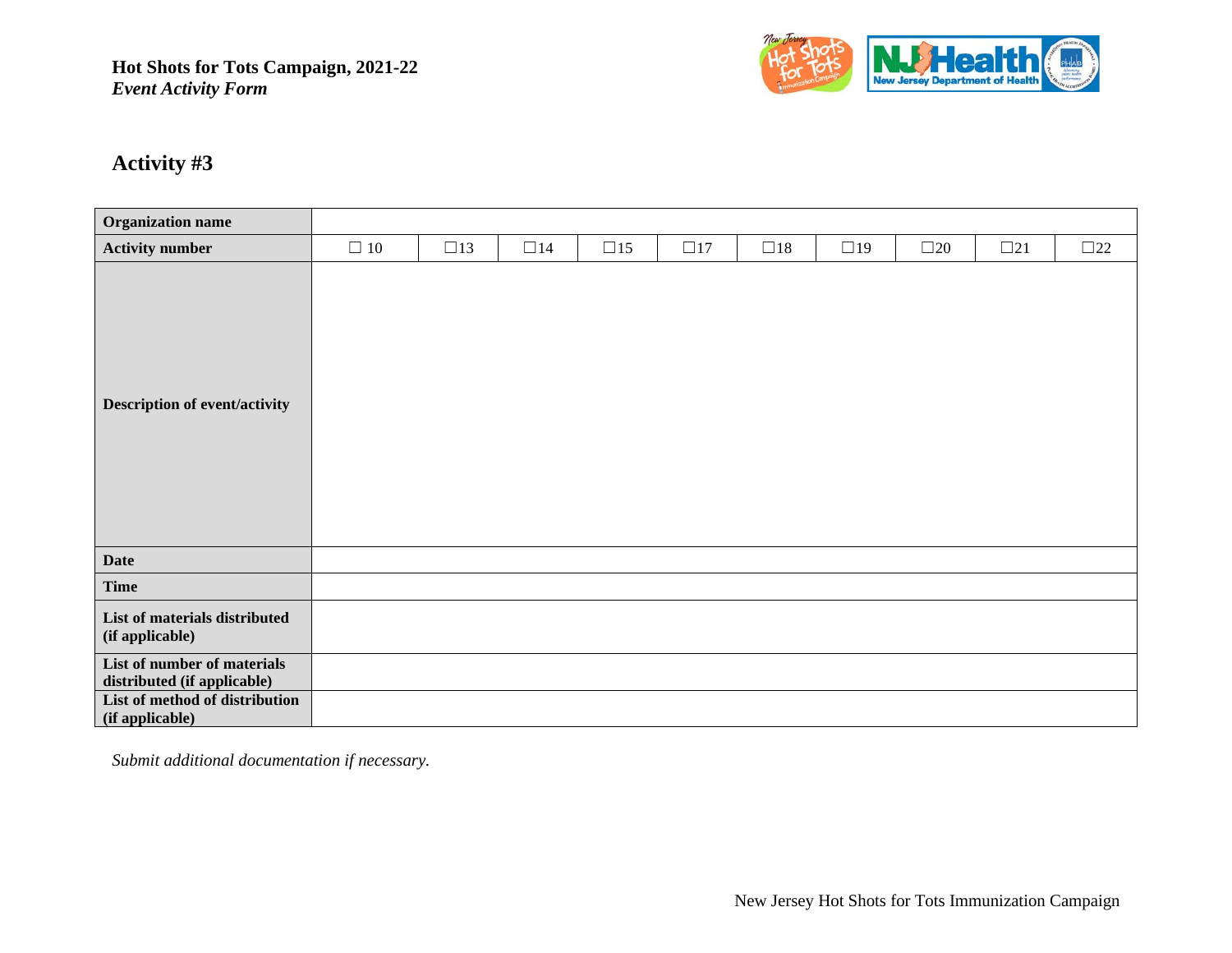

# **Activity #4**

| <b>Organization name</b>                                   |           |              |           |              |              |          |           |              |           |           |
|------------------------------------------------------------|-----------|--------------|-----------|--------------|--------------|----------|-----------|--------------|-----------|-----------|
| <b>Activity number</b>                                     | $\Box$ 10 | $\square$ 13 | $\Box$ 14 | $\square$ 15 | $\square$ 17 | $\Box18$ | $\Box$ 19 | $\square$ 20 | $\Box 21$ | $\Box 22$ |
| <b>Description of event/activity</b>                       |           |              |           |              |              |          |           |              |           |           |
| <b>Date</b>                                                |           |              |           |              |              |          |           |              |           |           |
| <b>Time</b>                                                |           |              |           |              |              |          |           |              |           |           |
| List of materials distributed<br>(if applicable)           |           |              |           |              |              |          |           |              |           |           |
| List of number of materials<br>distributed (if applicable) |           |              |           |              |              |          |           |              |           |           |
| List of method of distribution<br>(if applicable)          |           |              |           |              |              |          |           |              |           |           |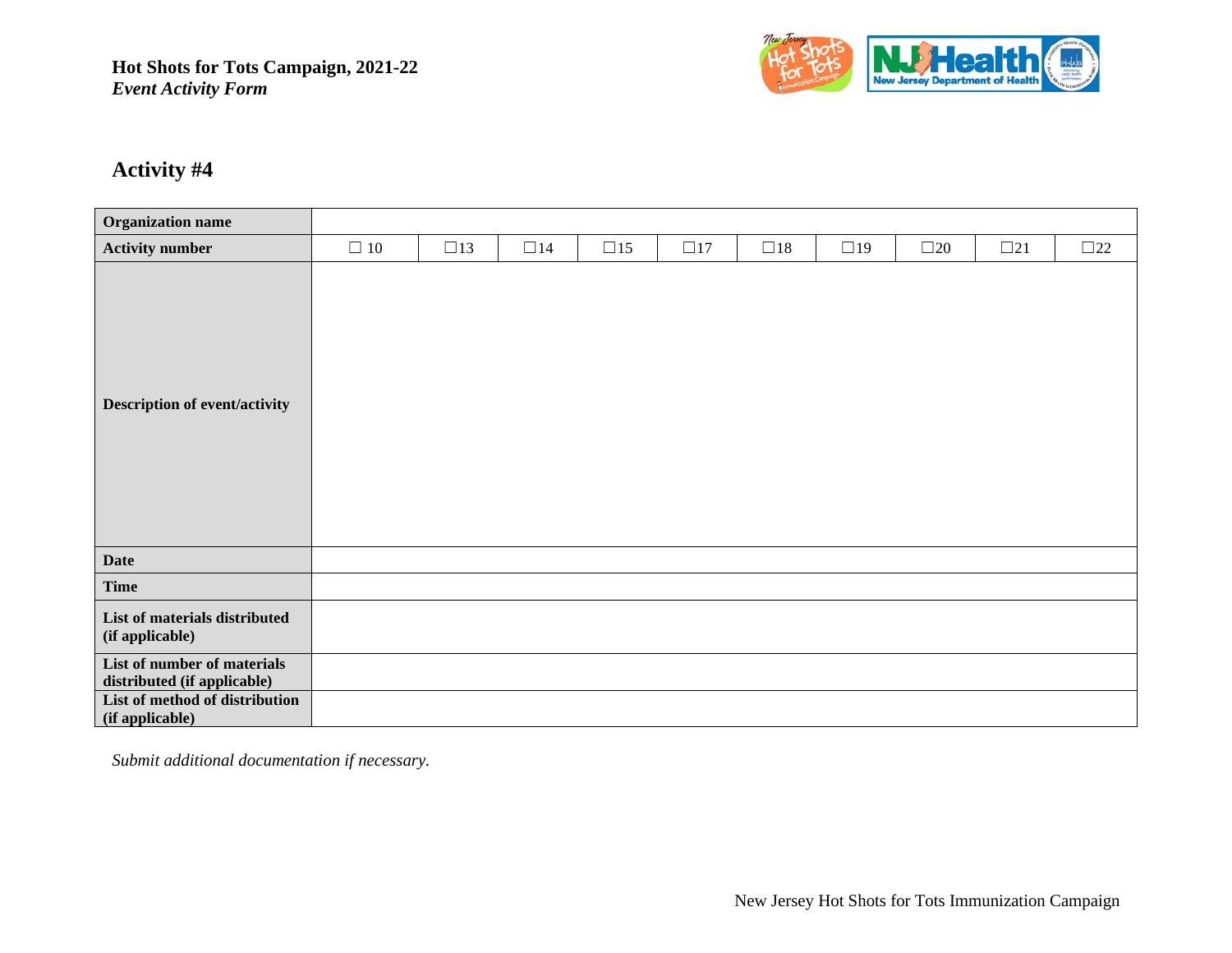

# **Activity #5**

| <b>Organization name</b>                                   |           |              |          |           |          |          |           |              |           |           |
|------------------------------------------------------------|-----------|--------------|----------|-----------|----------|----------|-----------|--------------|-----------|-----------|
|                                                            |           |              |          |           |          |          |           |              |           |           |
| <b>Activity number</b>                                     | $\Box$ 10 | $\square$ 13 | $\Box14$ | $\Box$ 15 | $\Box17$ | $\Box18$ | $\Box$ 19 | $\square$ 20 | $\Box 21$ | $\Box 22$ |
| <b>Description of event/activity</b>                       |           |              |          |           |          |          |           |              |           |           |
| <b>Date</b>                                                |           |              |          |           |          |          |           |              |           |           |
| <b>Time</b>                                                |           |              |          |           |          |          |           |              |           |           |
| List of materials distributed<br>(if applicable)           |           |              |          |           |          |          |           |              |           |           |
| List of number of materials<br>distributed (if applicable) |           |              |          |           |          |          |           |              |           |           |
| List of method of distribution<br>(if applicable)          |           |              |          |           |          |          |           |              |           |           |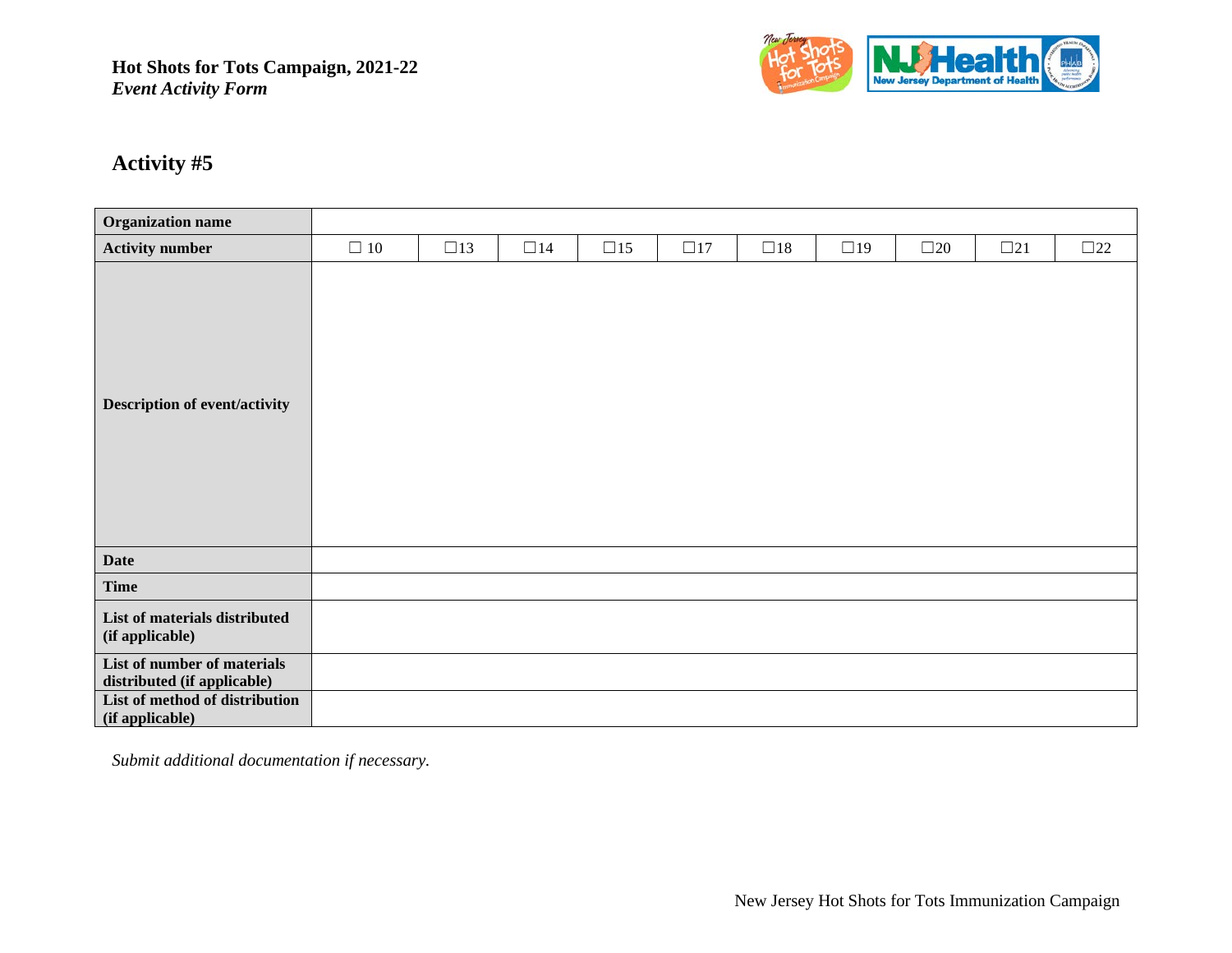

# **Activity #6**

| <b>Organization name</b>                                   |           |              |           |              |          |          |           |              |           |              |
|------------------------------------------------------------|-----------|--------------|-----------|--------------|----------|----------|-----------|--------------|-----------|--------------|
| <b>Activity number</b>                                     | $\Box$ 10 | $\square$ 13 | $\Box$ 14 | $\square$ 15 | $\Box17$ | $\Box18$ | $\Box$ 19 | $\square$ 20 | $\Box 21$ | $\square$ 22 |
| <b>Description of event/activity</b>                       |           |              |           |              |          |          |           |              |           |              |
| <b>Date</b>                                                |           |              |           |              |          |          |           |              |           |              |
| <b>Time</b>                                                |           |              |           |              |          |          |           |              |           |              |
| List of materials distributed<br>(if applicable)           |           |              |           |              |          |          |           |              |           |              |
| List of number of materials<br>distributed (if applicable) |           |              |           |              |          |          |           |              |           |              |
| List of method of distribution<br>(if applicable)          |           |              |           |              |          |          |           |              |           |              |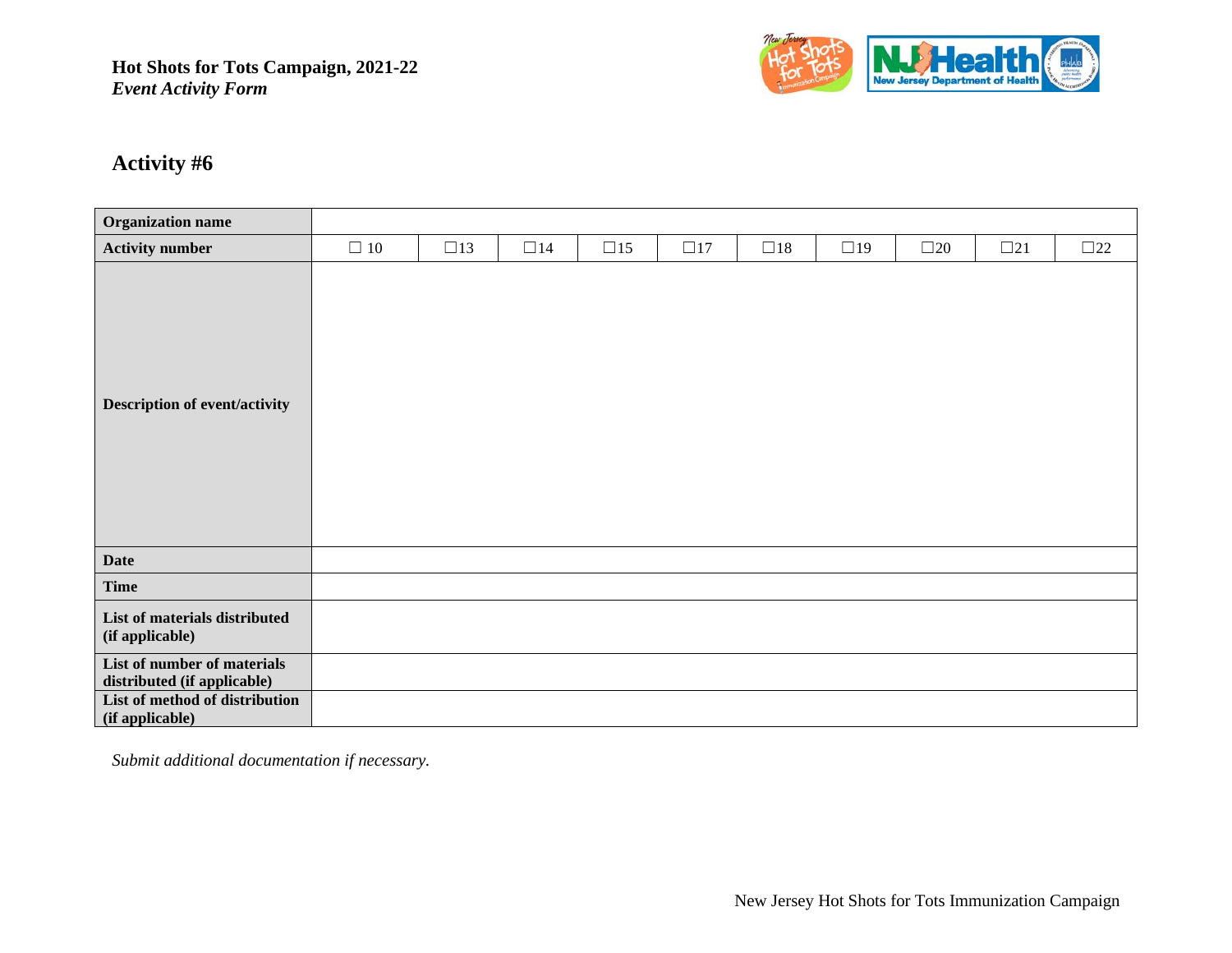

# **Activity #7**

| <b>Organization name</b>                                   |           |              |           |              |          |          |           |              |              |              |
|------------------------------------------------------------|-----------|--------------|-----------|--------------|----------|----------|-----------|--------------|--------------|--------------|
| <b>Activity number</b>                                     | $\Box$ 10 | $\square$ 13 | $\Box$ 14 | $\square$ 15 | $\Box17$ | $\Box18$ | $\Box$ 19 | $\square$ 20 | $\square$ 21 | $\square$ 22 |
| <b>Description of event/activity</b>                       |           |              |           |              |          |          |           |              |              |              |
| <b>Date</b>                                                |           |              |           |              |          |          |           |              |              |              |
| <b>Time</b>                                                |           |              |           |              |          |          |           |              |              |              |
| List of materials distributed<br>(if applicable)           |           |              |           |              |          |          |           |              |              |              |
| List of number of materials<br>distributed (if applicable) |           |              |           |              |          |          |           |              |              |              |
| List of method of distribution<br>(if applicable)          |           |              |           |              |          |          |           |              |              |              |